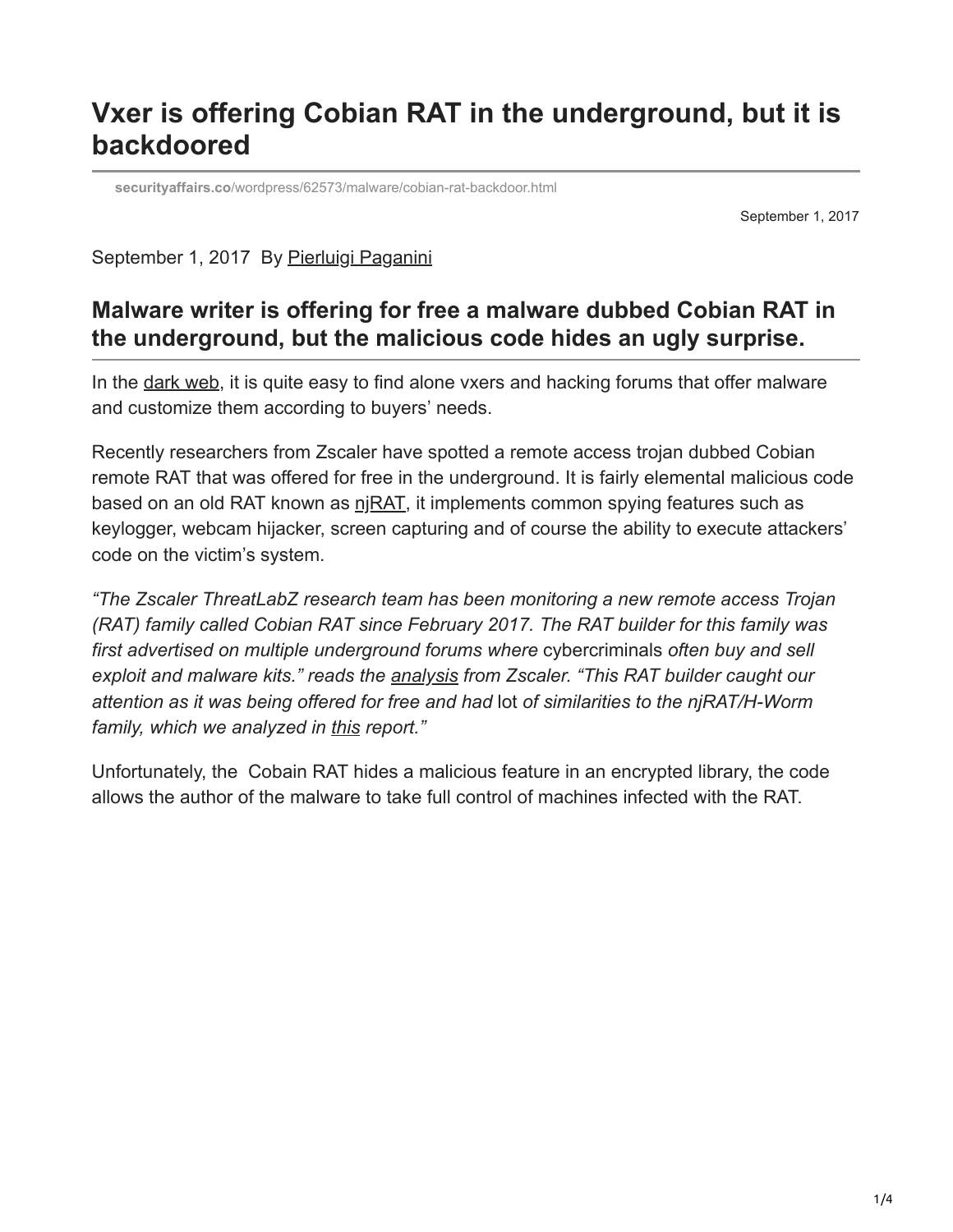|                                                                                                           |  |             |    |      |                        | C CobianRAT v1.0.40.7 Port [ 20000 ] Online [ 0 ] Selected [ 0 ] |                  |                            |                 |                         |      |                  | ÷  |  |
|-----------------------------------------------------------------------------------------------------------|--|-------------|----|------|------------------------|------------------------------------------------------------------|------------------|----------------------------|-----------------|-------------------------|------|------------------|----|--|
| Scree ID                                                                                                  |  | $_{\rm IP}$ | PC | User | <b>Install</b><br>Date |                                                                  | Flag   Location  | Operating<br>System        | Cam             | Ver<br>$\blacktriangle$ | Ping | Active<br>Window |    |  |
|                                                                                                           |  |             |    |      |                        |                                                                  |                  |                            |                 |                         |      |                  |    |  |
|                                                                                                           |  |             |    |      |                        |                                                                  |                  |                            |                 |                         |      |                  |    |  |
|                                                                                                           |  |             |    |      | <b>About</b>           |                                                                  |                  |                            | $\vert x \vert$ |                         |      |                  |    |  |
|                                                                                                           |  |             |    |      | Project<br>Version     |                                                                  |                  | : CobianRAT<br>: 1.0.40.7  |                 |                         |      |                  |    |  |
|                                                                                                           |  |             |    |      | Theme<br>Copyright     |                                                                  | : njRAT          | : Copyright @ 2017 inmSoft |                 |                         |      |                  |    |  |
|                                                                                                           |  |             |    |      |                        |                                                                  | Check for update |                            |                 | mın                     |      |                  |    |  |
|                                                                                                           |  |             |    |      |                        |                                                                  |                  |                            |                 |                         |      |                  |    |  |
|                                                                                                           |  |             |    |      |                        |                                                                  |                  |                            |                 |                         |      |                  |    |  |
|                                                                                                           |  |             |    |      |                        |                                                                  |                  |                            |                 |                         |      |                  |    |  |
|                                                                                                           |  |             |    |      |                        |                                                                  |                  |                            |                 |                         |      |                  |    |  |
|                                                                                                           |  |             |    |      |                        |                                                                  |                  |                            |                 |                         |      |                  |    |  |
| [Logs][Builder][Remover][Options][About] Connections [0] Requests [0] Upload [0 Bytes] Download [0 Bytes] |  |             |    |      |                        |                                                                  |                  |                            |                 |                         |      |                  | W. |  |

The code could be used by the author also to completely cut off the crooks who initially infected the machine with the Cobain RAT.

The malware researchers noticed that the backdoor module hidden in the Cobian builder kit communicates with a preset page on Pastebin that was managed by the original author. In this way, the malware gets the current address of the command and control servers run by the original writer, but it first checks for the presence of the second level operator online to avoid being detected.

The experts speculate the original author's purpose is to build a massive botnet exploiting the effort of second operators in spreading the Cobian RAT.

*"It is ironic to see that the second level operators, who are using this kit to spread malware and steal from the end user, are getting duped themselves by the original author. The original author is essentially using a crowdsourced model for building a mega Botnet that leverages the second level operators Botnet." concluded. "The original author is essentially using a crowdsourced model for building a mega Botnet that leverages the second level operators' Botnet."*

#### **[Pierluigi Paganini](http://www.linkedin.com/pub/pierluigi-paganini/b/742/559)**

**([Security Affairs](http://securityaffairs.co/wordpress/) – Cobian RAT, malware)**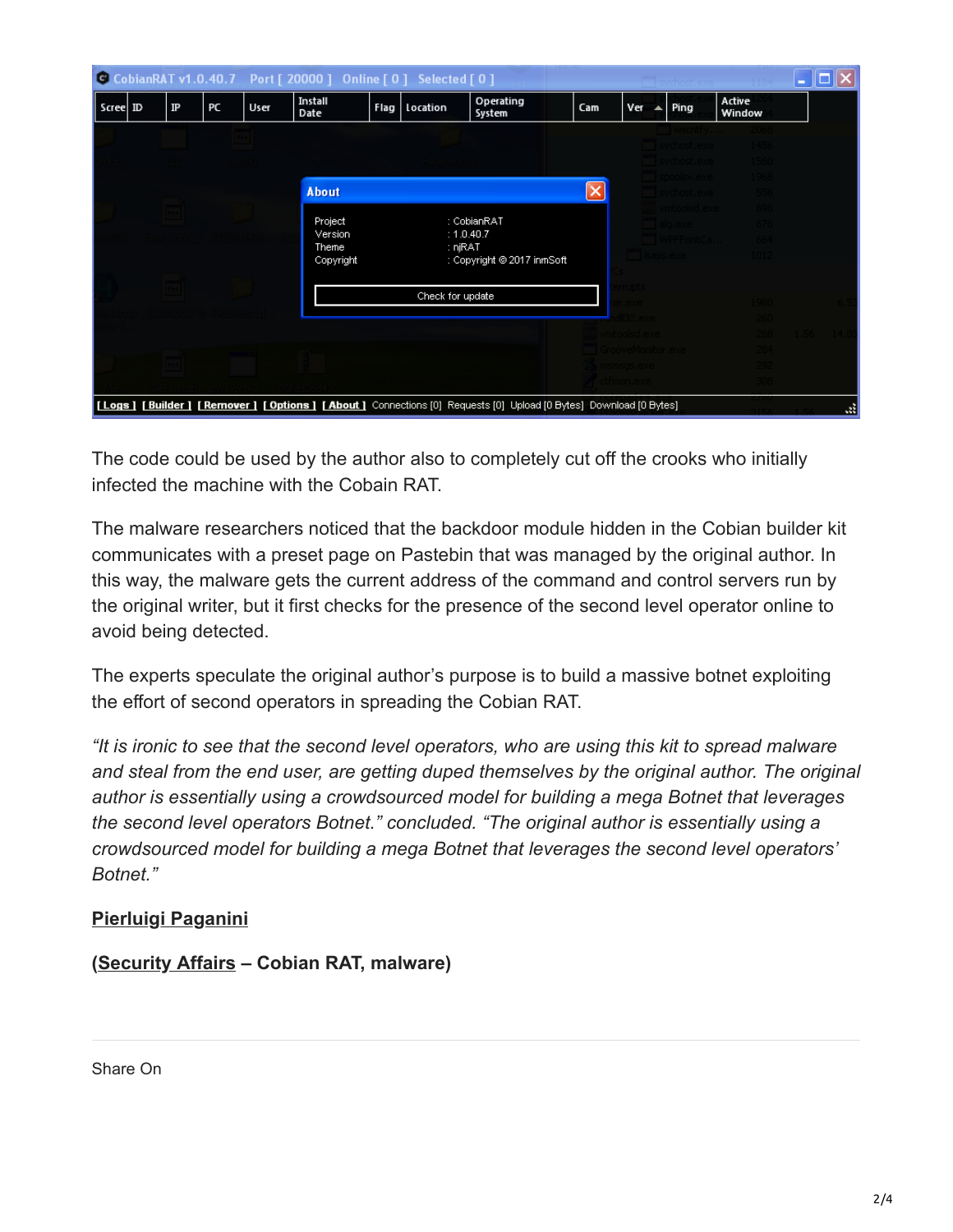

You might also like

There you can buy or download for free private and compromising data of your competitors. We public<br>schemes, drawings, technologies, political and military secrets, accounting reports and clients<br>databases. All this things IT infrastructure.

Industrial spy team processes huge massives every day to devide you results. You can fid it in their portal:

http://

(Tor browser required)

we can save your time gaining your own goals or goals of your company.with our information you could<br>refuse partnership with unscrupulous partner, reveal dirty secrets of your competitors and enemies and<br>earn millions doll

"He who owns the information, owns the world"

Nathan Mayer Rothschild

#### **[The strange link between Industrial Spy and the Cuba ransomware operation](https://securityaffairs.co/wordpress/131754/cyber-crime/industrial-spy-cuba-ransomware.html)**

### May 28, 2022 By [Pierluigi Paganini](https://securityaffairs.co/wordpress/author/paganinip) How does GhostTouchAttack work?



#### **[GhostTouch: how to remotely control touchscreens with EMI](https://securityaffairs.co/wordpress/131714/hacking/ghosttouch-touchscreens-attack.html)**

May 27, 2022 By [Pierluigi Paganini](https://securityaffairs.co/wordpress/author/paganinip)

Copyright 2021 Security Affairs by Pierluigi Paganini All Right Reserved.

Back to top

- [Home](http://securityaffairs.co/wordpress/)
- [Cyber Crime](https://securityaffairs.co/wordpress/category/cyber-crime)
- [Cyber warfare](https://securityaffairs.co/wordpress/category/cyber-warfare-2)